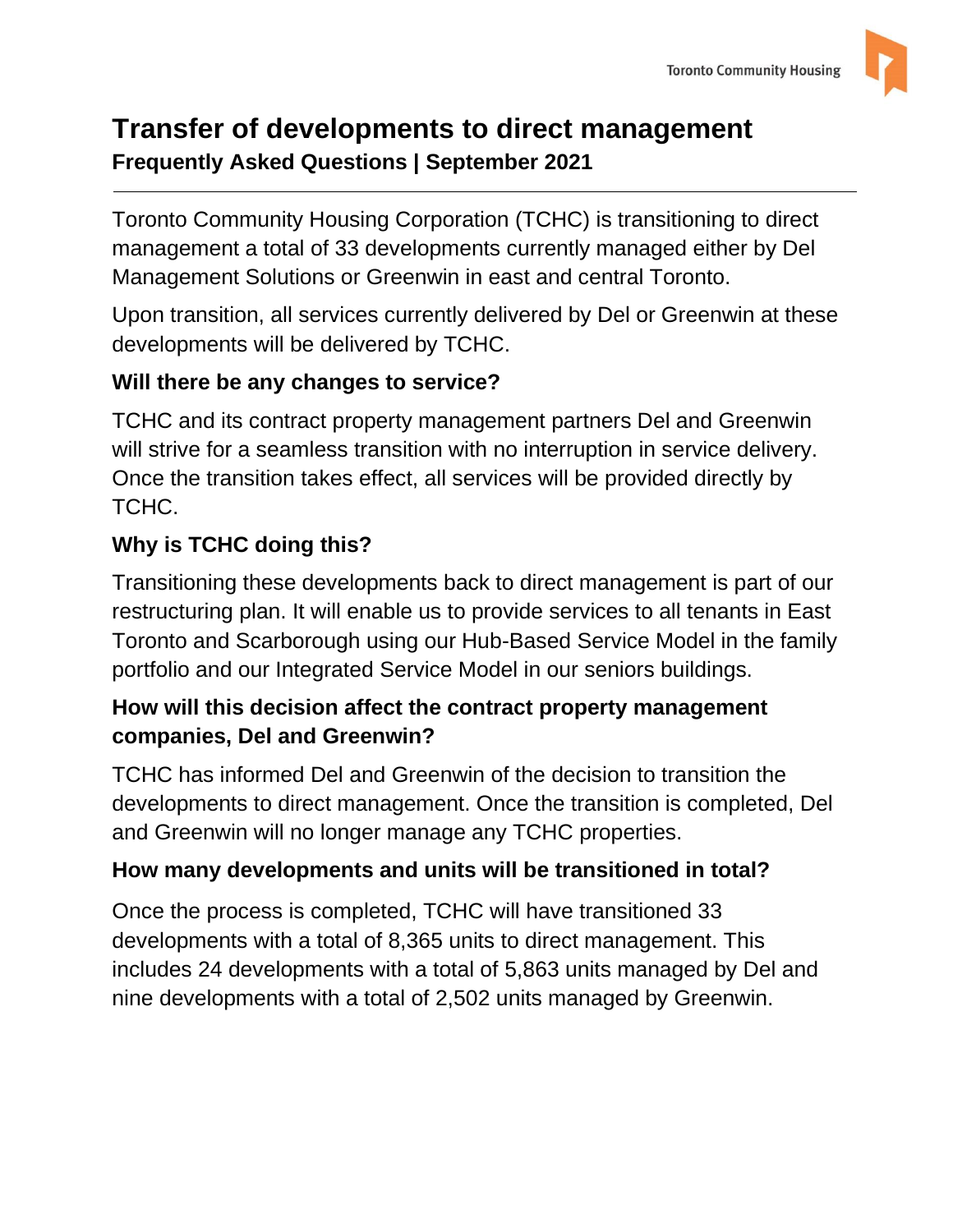#### **How many units are contract-managed by Del?**

Del currently manages a total of 5,863 units. This includes 4,870 units in 21 developments in TCHC's East Region and 993 units in three developments in the Seniors Housing-East operating unit.

#### **How many units are contract-managed by Greenwin?**

Under its contract with TCHC, Greenwin currently manages a total of 2,502 units in nine developments in TCHC's Central Region.

#### **Is this change due to a performance issue?**

Both Del and Greenwin have been long-time partners with TCHC and its predecessor companies. The decision is based on TCHC's desire to operate its family portfolio of buildings using the same service delivery model that has been put in place through the TCHC restructuring that began in September 2019.

#### **How will tenants learn about this change?**

Each household will be mailed an information package about their new staff contacts and which Tenant Service Hub location they will access services from 15 days prior to the transition. Information will be posted in the building at least 15 days in advance of the changes.

TCHC will also hold local information sessions for tenants later this fall.

#### **Which developments are being transitioned?**

The developments will be added to TCHC's East and Central regions in four stages, starting with nine developments in January 2022. Nine developments will be transitioned in February 2022, seven in March 2022, and eight in April 2022.TCHC will work with Del and Greenwin to provide for a smooth transition.

A list of the developments can be found in Appendix 1 of this document.

#### **Who do I contact for more information?**

Contact Neil Carter of the TCHC Council Liaison team at 416-697-6912 [or Neil.Carter@torontohousing.c](mailto:Neil.Carter@torontohousing.ca)a.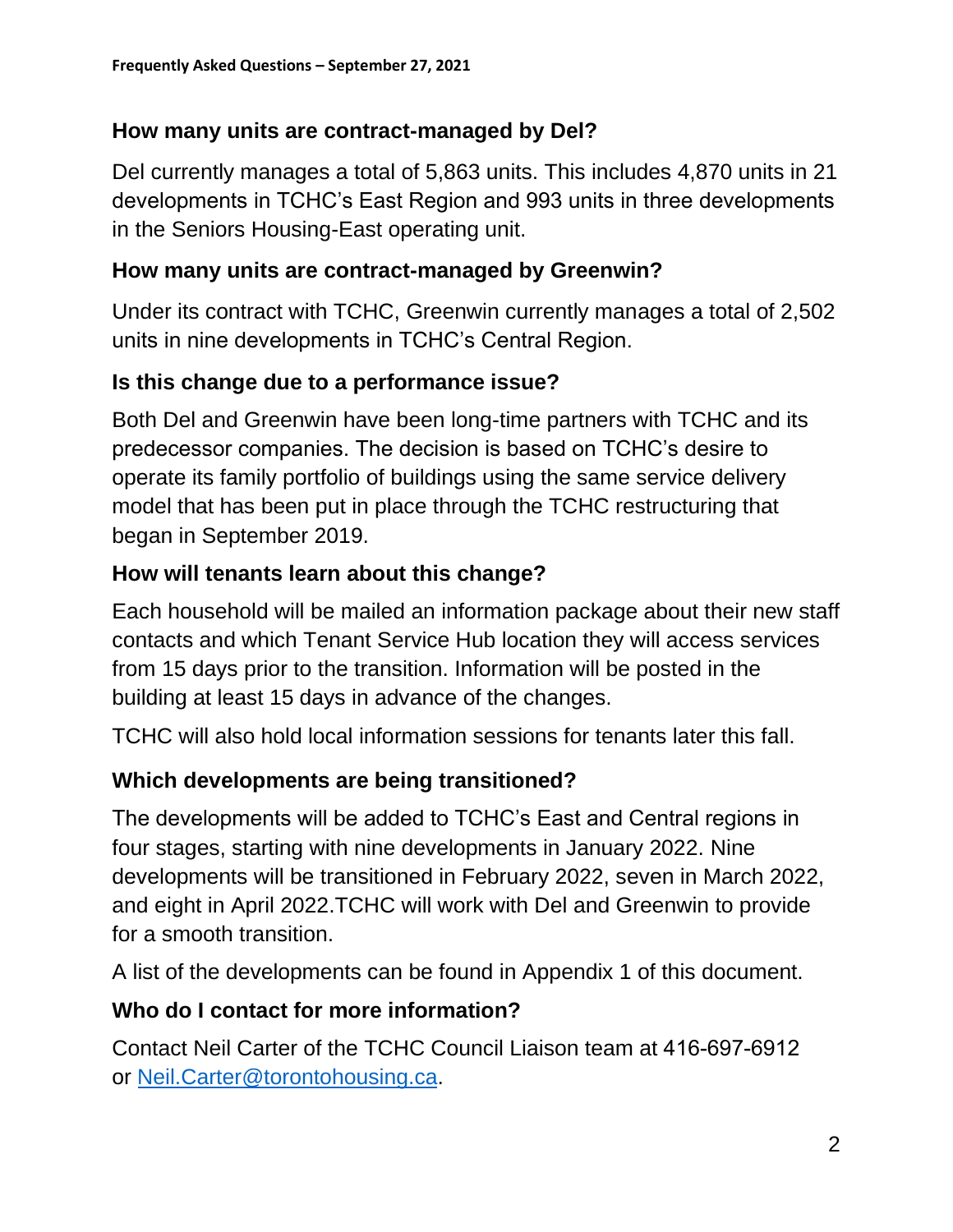# **Appendix 1: Transition Schedule**

Toronto Community Housing is managing the transition in four stages:

- **Stage 1 will take place during the month of January 2022.** TCHC will transition a total of 2,271 units in nine developments (six in East Region, three in Central Region).
- **Stage 2 will take place during the month of February 2022.** TCHC will transition a total of 2,039 units in nine developments (four in East Region, four in Central Region, one in the Seniors Housing Unit).
- **Stage 3 will take place during the month of March 2022.** TCHC will transition a total of 1,505 units in seven developments (six in East Region, one in Central Region).
- **Stage 4 will take place during the month in April 2022.** TCHC will transition a total of 2,550 units in eight developments (five in East Region, one in Central Region, two in the Seniors Housing Unit).

#### **Developments to be transitioned in January 2022**

TCHC will transition six developments in East Region and three in Central Region.

## **East Region**

- Agnes MacPhail (404-444 Lumsden Avenue) (293 units)
- Birchmount Eglinton (1021 Birchmount Rd.) (236 units)
- Flemingdon Park (58 and 61 Grenoble Dr.) (524 units)
- 675 Kennedy Rd. (275 units)
- St. Clair Birchmount 1 (3485 St. Clair Ave. E.) (98 units)
- St. Clair Birchmount 2 (3479 St. Clair Ave. E.) (94 units)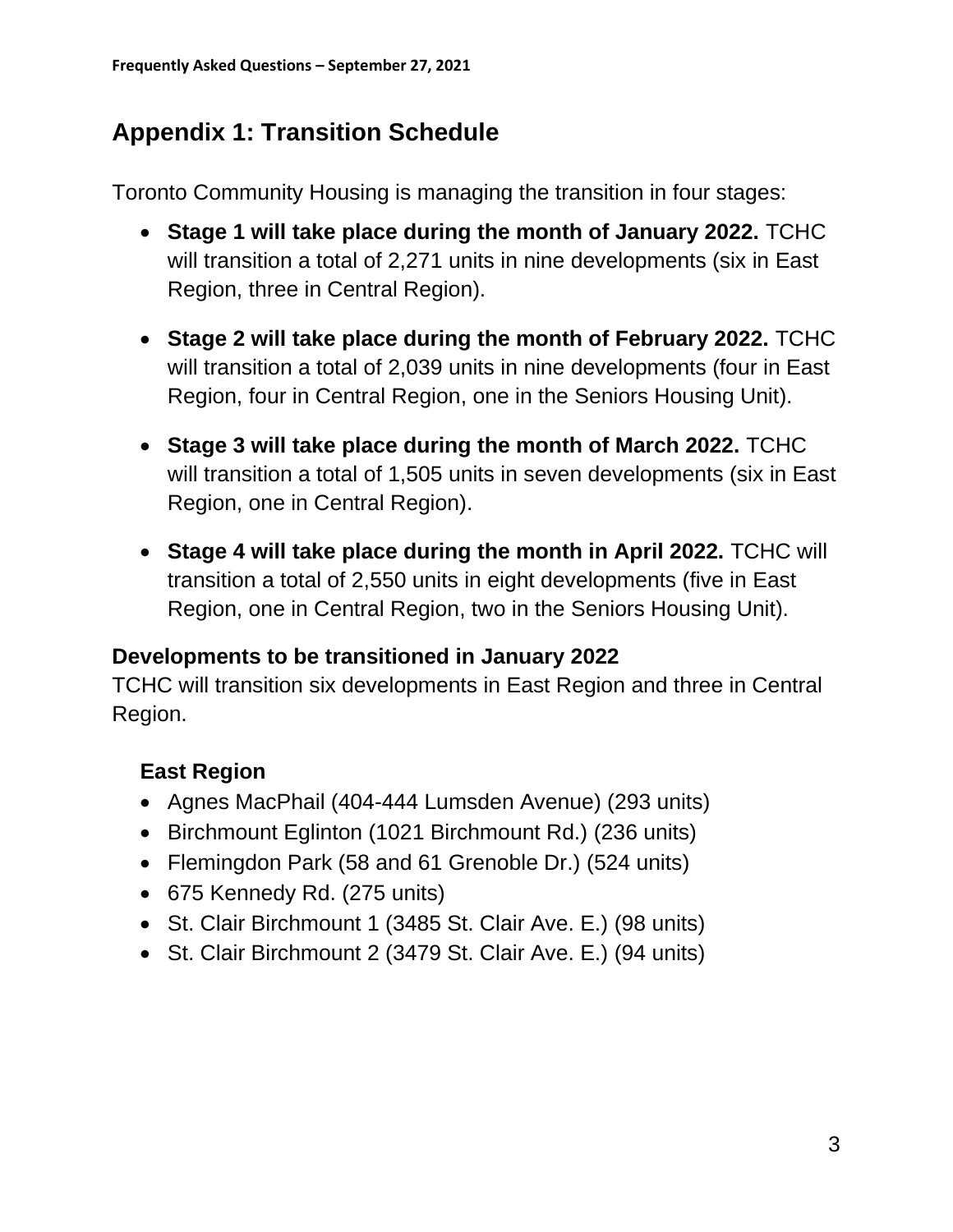## **Central Region**

- 250 Davenport Rd. (461 units)
- 501 Adelaide St. E. (180 units)
- 92 Carlton St. (110 units)

### **Developments to be transitioned in February 2022**

TCHC will transition four developments in East Region, four in Central Region and one in the Seniors Housing Unit.

## **East Region**

- Lawrence Orton (3939-3947 Lawrence Ave. E.) (337 units)
- Lawrence Susan (3847 Lawrence Ave. E.) (213 units)
- Morningside Apartments (4205 Lawrence Ave. E.) (345 units)
- West Hill Apartments (4175 Lawrence Ave. E.) (375 units)

## **Central Region**

- 261 Jarvis St. (55 units)
- 145 Mutual St. (145 units)
- 25 Mutual St. (97 units)
- 95 Wood St. (72 units)

## **Seniors Housing Unit**

• Cedarbrae Manor (65 Greencrest Circuit) (400 units)

### **Developments to be transitioned in March 2022**

TCHC will transition six developments in East Region and one in Central Region.

## **East Region**

- Eglinton Markham (3171, 3181 Eglinton Ave. E.) (264 units)
- Kingston Galloway (4301, 4311, 4315, 4321, 4325, 4331 Kingston Rd.) (489 units)
- 3190 Kingston Rd. (91 units)
- Lawrence Valia (30 Valia Rd.) (34 units)